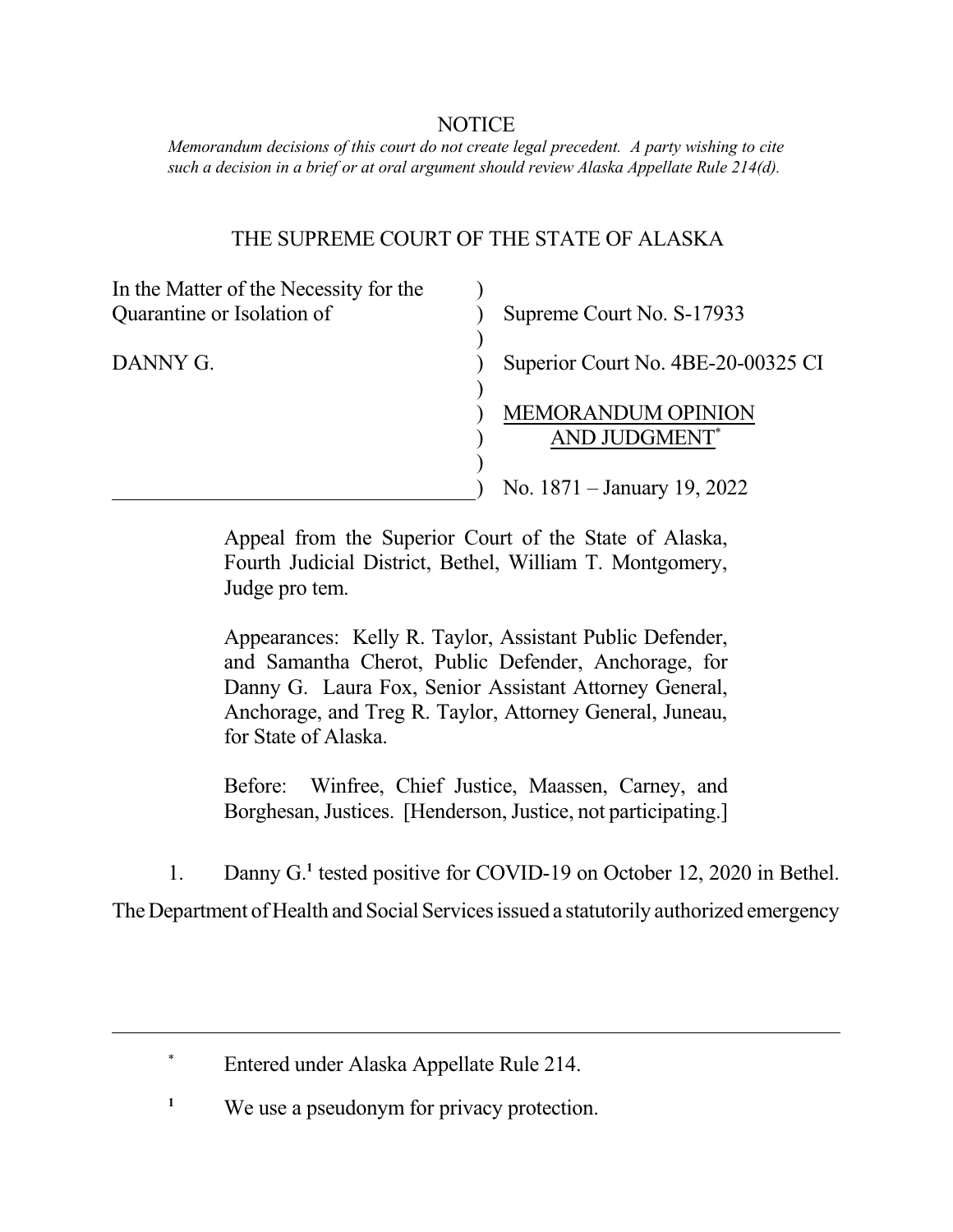administrative isolation order on October 14;**<sup>2</sup>**because Danny was homeless, the Department ordered that he isolate at a local behavioral health residential facility. The Department's Chief Medical Officer, Dr. Anne Zink, then petitioned the superior court for an order directing Danny to remain isolated for about a week.**<sup>3</sup>**The filing included Dr. Zink's affidavit explaining the petition's factual basis, including that: COVID-19 is an acute respiratory syndrome caused by a virus; the World Health Organization declared the viral outbreak a pandemic; the virus spreads easily from person to person; infected individuals may infect multiple other people; the virus has an incubation period of up to 14 days and may spread from individuals who show no symptoms; the virus is a considerable health risk due to its ability to spread rapidly and widely and its ability to cause serious illness and death; and Danny had tested positive for the virus and had shown an inability or unwillingness to voluntarily isolate from others in the community.

 **<sup>2</sup>***See* AS 18.15.385(e) (permitting Department to "issue an emergency administrative order to temporarily isolate or quarantine an individual" when it "has probable cause to believe that the delay involved in seeking a court order . . . would pose involve "the physical separation and confinement of an individual" or group of individuals "to prevent or limit the transmission of the disease." AS 18.15.395(16), (21). A person to be "isolated" must be "infected or reasonably believed to be infected with a contagious or possibly contagious disease," and a person to be "quarantined" need only have been, or possibly have been, "exposed to a contagious or possibly contagious disease" without showing "signs or symptoms of a contagious disease." *Compare*  AS 18.15.395(16), *with* AS 18.15.395(21). As discussed below, Danny had tested positive for COVID-19 but was asymptomatic. Depending on whether a positive COVID-19 test is a "sign or symptom," Danny could fall under either or both definitions; the distinction in his case is immaterial. a clear and immediate threat to the public health"). Both "isolation" and "quarantine"

 **<sup>3</sup>***See* AS 18.15.385(d)-(e) (requiring Department to file petition justifying necessity for quarantine or isolation "[w]ithin 24 hours after implementation of the emergency administrative order").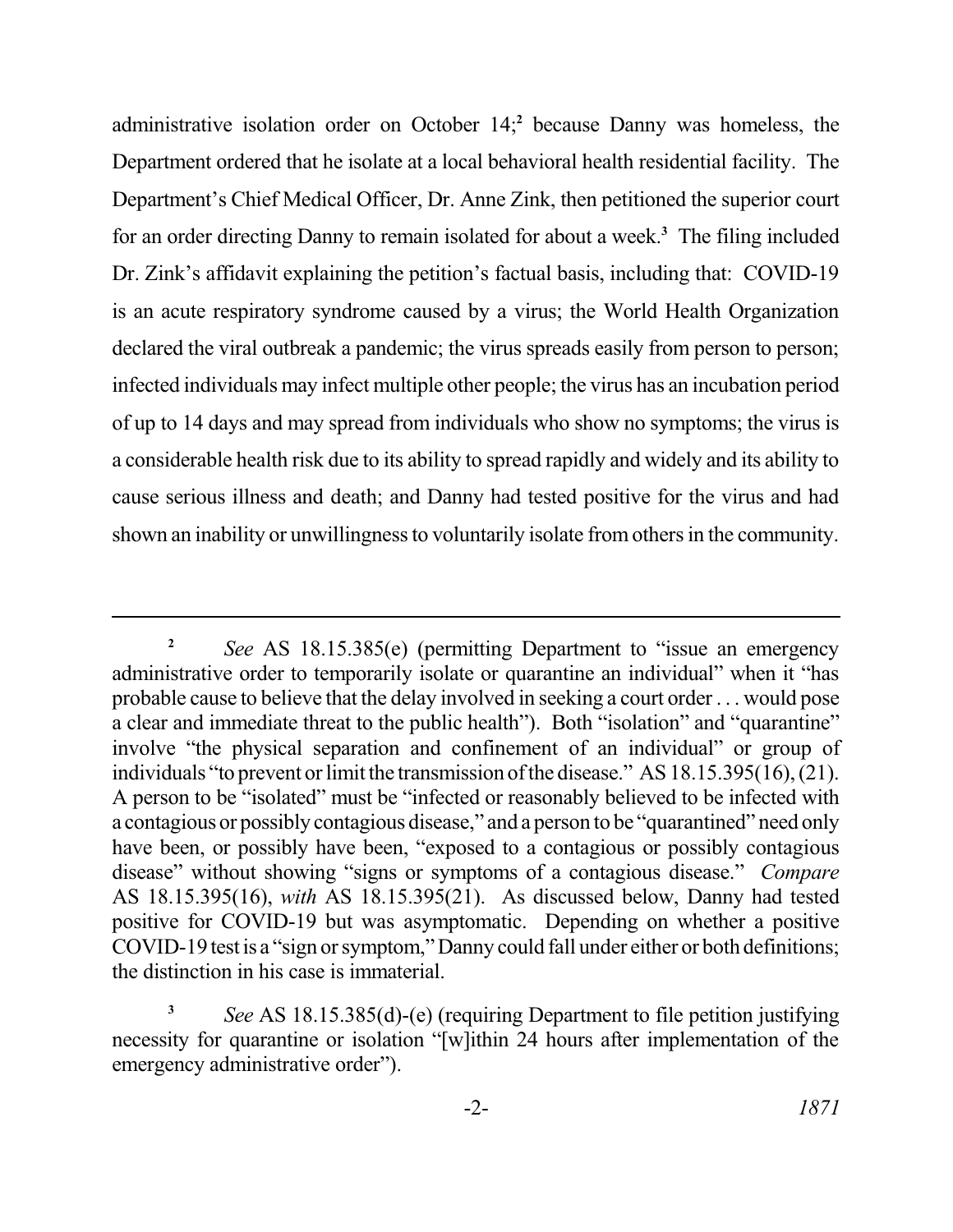2. Before a hearing set for October 16 could take place, Danny left the residential facility at least twice and was involuntarily hospitalized for a mental health evaluation.**<sup>4</sup>** The isolation hearing was delayed until October 17. Sometime before the hearing Danny was released from the hospital without being committed, and he then was arrested and jailed for violating the emergency administrative order requiring his isolation. Danny participated in the isolation hearing telephonically from jail.

3. At the hearing Danny's attorney indicated that "[t]he question for the court is where [Danny] will be ordered to isolate." Danny initially agreed to isolate. He was asked if he would stipulate to the isolation petition allegations that he had tested positive for COVID-19, was ordered to isolate at a residence, and had left the residence several times in violation of the order. After speaking with his attorney, Danny stipulated to having COVID-19 and requiring isolation; no mention was made of his being contagious. The court made clear that Danny was "giving up the right to contest" the evidence. The parties proceeded as though the only remaining issue was where Danny should isolate. The court and the parties released Dr. Zink, who likely would have testified about COVID-19 and its risk to the public, from the hearing.

While a local doctor was testifying about various locations for isolation, Danny interrupted to object that he did not have COVID-19. The court responded that, given Danny's position that he did not have COVID-19, the court would be unable to accept Danny's previous stipulation. The court then asked: "Anyone want to put [forth] any evidence or present the exhibit that was attached to the petition, the test results for COVID-19?" The State submitted Danny's positive COVID-19 test results from the regional hospital without objection. The State asked the court if it needed "more

 **<sup>4</sup>***See* AS 47.30.700 (permitting petition for ex parte order for mental health evaluation of individual who is "reasonably believed to present a likelihood of serious harm to self or others or is gravely disabled as a result of mental illness").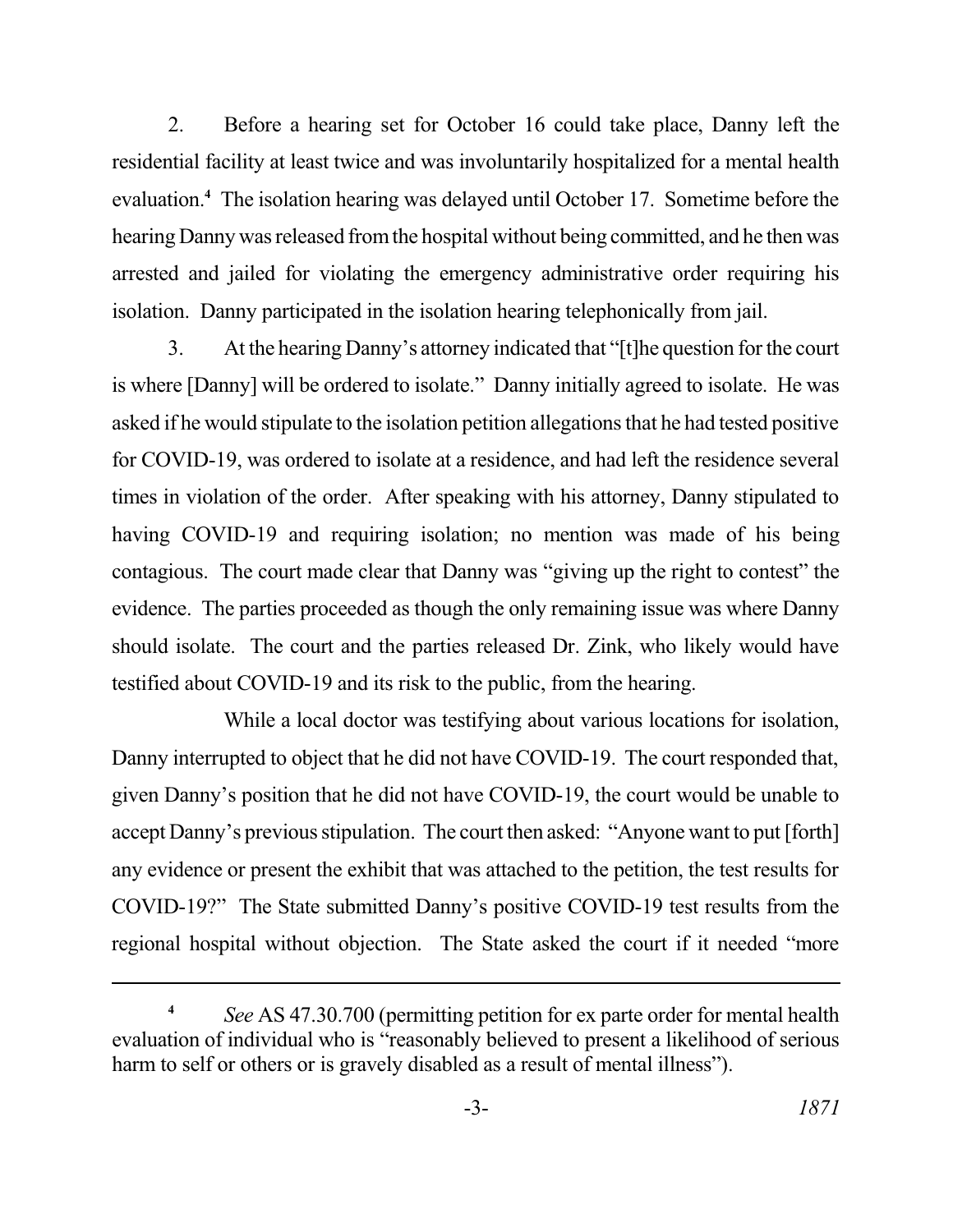testimony to confirm anything that was in the petition or affidavit." The court said nothing more was needed at that time.

 test. She testified that the "highly sensitive and specific test" was rarely inaccurate and that the "results [were] even more reliable because of the pre-test possibility that the test was positive" due to local community outbreak. She said that although she understood Danny was asymptomatic, "40 to 60 percent of people who test positive for COVID-19 don't exhibit any symptoms or have such minor symptoms that they don't note them." She also described the importance of an asymptomatic person isolating for ten days: "[E]ven though the virus level may be below the level of detection if a test were done . . . , [Danny] could still infect other people." The local doctor continued with a detailed explanation of the COVID-19

 Before hearing closing arguments, the court asked if any further evidence or stipulations needed to be admitted in addition to the "evidence about the COVID-19 test, the . . . testing procedures, [and] possible placements for [Danny] to stay." Both parties declined to offer anything further. Dr. Zink's affidavit containing information about COVID-19 transmission was not offered or accepted into evidence.

The State argued in closing that "[b]etween the petition, the [Zink] affidavit, . . . the [COVID] test result[,] and the very thorough explanation given by [the local doctor] about COVID-19 and the nature of the test results, [it] ha[d] established by clear and convincing evidence that" Danny had tested positive for COVID-19. Danny's counsel argued that the State had failed to meet its burden of clear and convincing evidence, asserting that when a person, like Danny, is asymptomatic and "doesn't believe they've been exposed to the virus," the hospital should provide a second test to satisfy the clear and convincing evidence standard. Danny's counsel declined to argue that COVID-19 does not meet the other isolation criteria, conceding: "Obviously, if [Danny] has COVID, I think isolation is the appropriate remedy."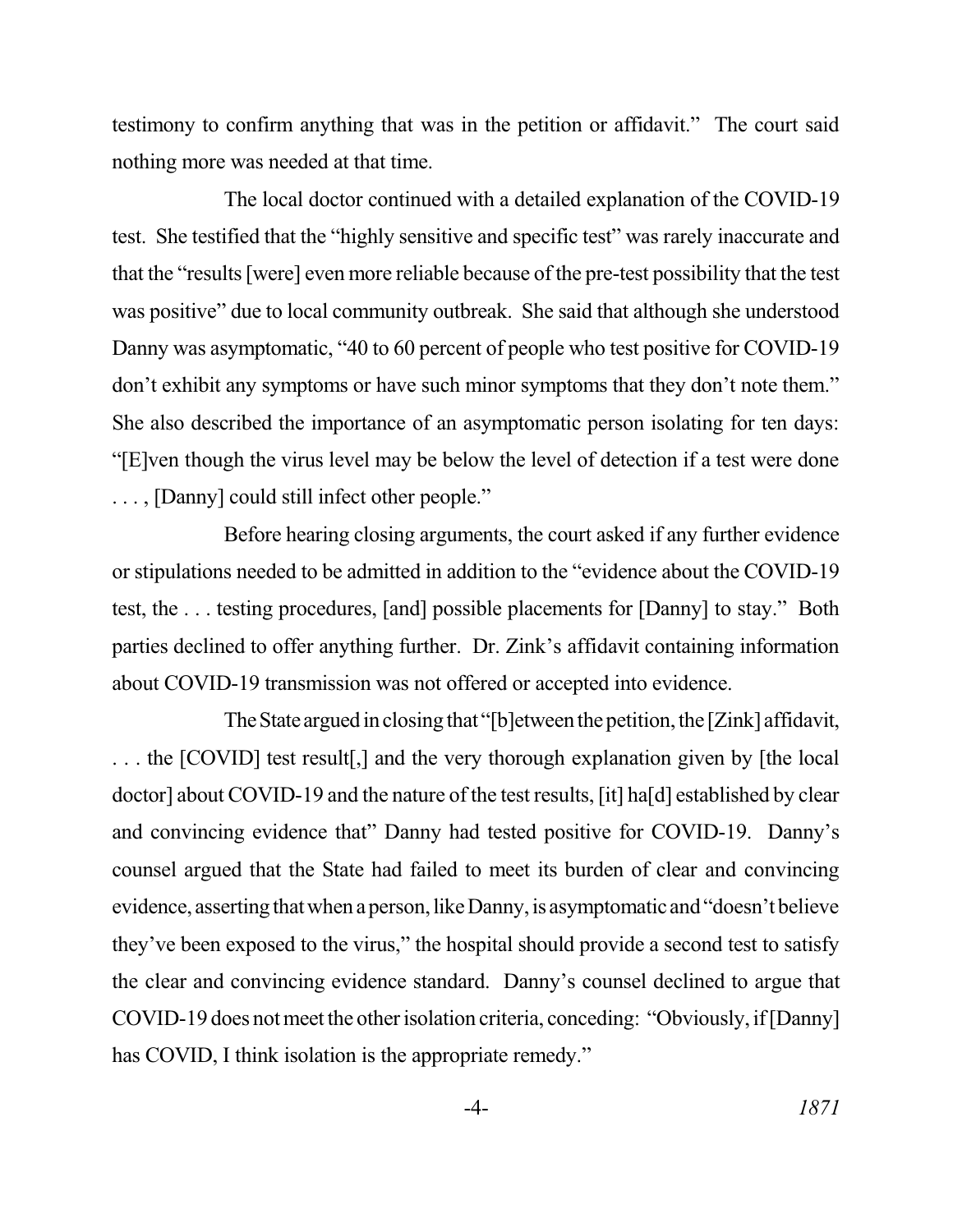The court found the facts were sufficient to warrant quarantine or isolation. Tracking language in Dr. Zink's affidavit, the court first found that "a medical officer from the State of Alaska ha[d] determined that [Danny was] exposed to COVID-19." Second, the court found that COVID-19 is a contagious disease based on Dr. Zink's affidavit and "judicial notice from the various orders issued by the court system," specifically "the Chief Justice . . . finding . . . that a pandemic has been issued with regard to COVID-19."**<sup>5</sup>**Third, the court found that in light of Danny's earlier violations of his isolation order: "Isolation or quarantine . . . is necessary [to] prevent or limit the transmission to others of a disease that poses significant risk to the public and no less restrictive alternative is available." Fourth, the court found based on Dr. Zink's affidavit, the positive COVID-19 test, and the local doctor's testimony, that a "medical officer from the State of Alaska . . . determine[d] that quarantine, isolation or related procedures . . . are necessary." The court ordered Danny to isolate for five days at the local behavioral health residential facility where he previously had been admitted, noting that jail would not be the least restrictive alternative available.

<sup>&</sup>lt;sup>5</sup> Cf. Special Order of the Chief Justice, Order No. 8155 (June 15, 2020) (describing high number of COVID-19 cases in Alaska and procedures for reducing transmission); Special Order of the Chief Justice, Order No. 8183 (Aug. 6, 2020) (extending suspension of jury trials until November 2 in light of continued spread of COVID-19); Special Order of the Chief Justice, Order No. 8131 (Amended) (Mar. 19, 2020) (referring to COVID-19 "pandemic").

 At any stage of a proceeding, a trial court may take judicial notice of a fact if it is "not subject to reasonable dispute in that it is either (1) generally known within this state or (2) capable of accurate and ready determination by resort to sources whose accuracy cannot reasonably be questioned." Alaska R. Evid. 201(b), 203(b). And without request by a party, a trial court may take judicial notice of "duly adopted regulations and rules of court of every state" as well as "[d]uly enacted ordinances of . . . other governmental subdivisions." Alaska R. Evid. 202(c)(1), (3).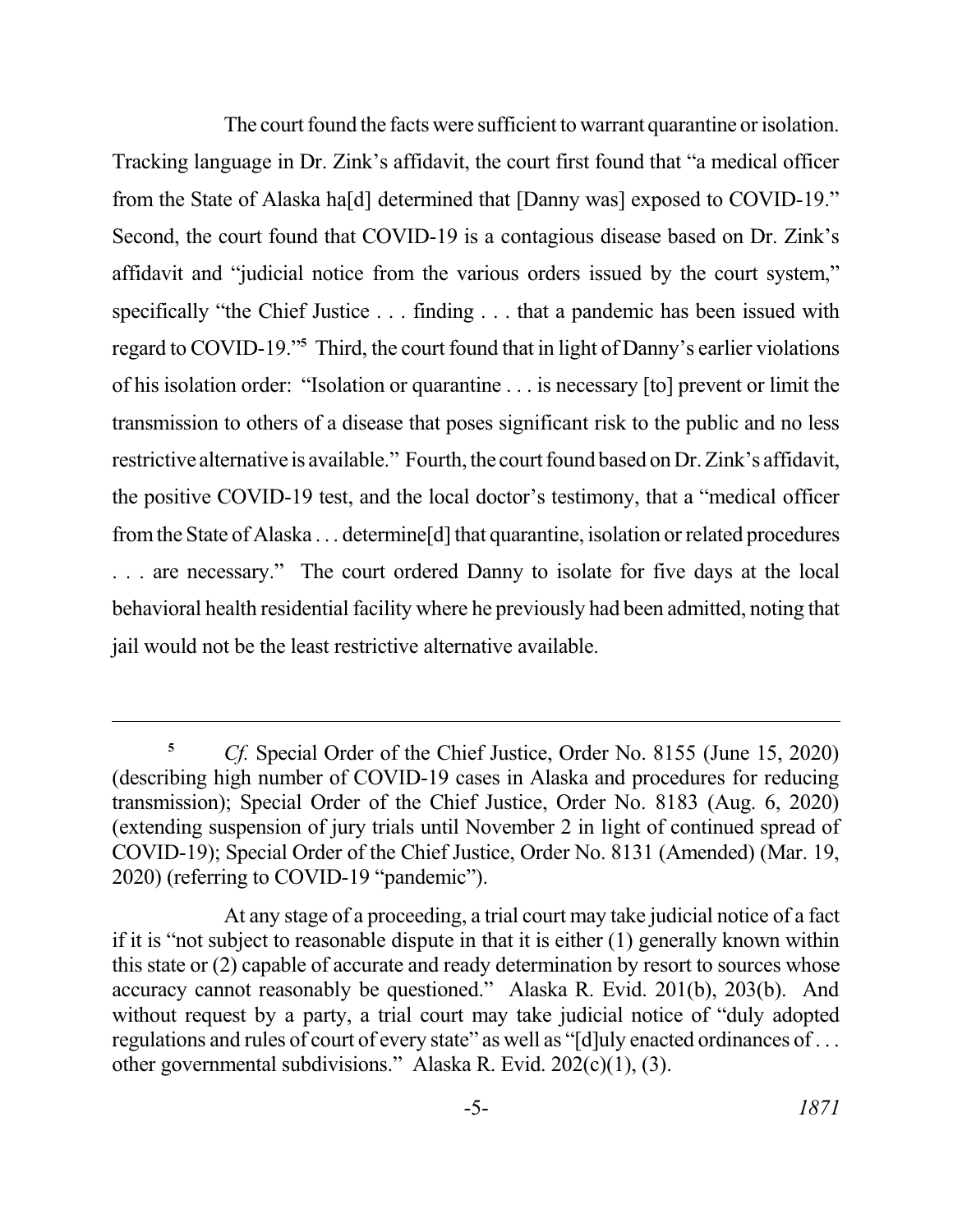4. Danny now seeks to appeal his pre-hearing detainment in jail after having been arrested for violating the administrative isolation order.<sup>6</sup> Danny's primary argument is that detainment in a correctional facility runs counter to the isolation or quarantine statute's goal of using the least restrictive means necessary to achieve its purposes. Danny asks us to: (1) "conclude that the state violated the purpose behind Alaska's isolation statute when it arrested Danny and held him in jail for his isolation" and (2) "hold that the trial court correctly concluded placement at the jail was not the least restrictive means of isolating Danny."

 Neither request is properly before us. This appeal is from the superior court's civil isolation order, not from an order evaluating the merits of Danny's arrest for violating the administrative isolation order or from a conviction for violating the administrative isolation order. We generally decline to issue advisory opinions as a "rule of judicial self-restraint" grounded in the adversity requirement for standing.**<sup>7</sup>**Although the parties disputed whether the court could order Danny to isolate at a correctional facility, the court found that jail would not be the least restrictive option and did not order Danny to isolate there. Danny thus is not appealing from a decision by the court in this case but rather is asking us to issue an advisory opinion about separate pre-trial enforcement of the administrative isolation order. We decline to address this issue further.

 **<sup>6</sup>***See* AS 18.15.385(n), (o) (making knowingly or intentionally violating isolation or quarantine order a misdemeanor).

 **<sup>7</sup>***Keller v. French*, 205 P.3d 299, 302 (Alaska 2009) (quoting *Ruckle v. Anchorage Sch. Dist.*, 85 P.3d 1030, 1034 (Alaska 2004)).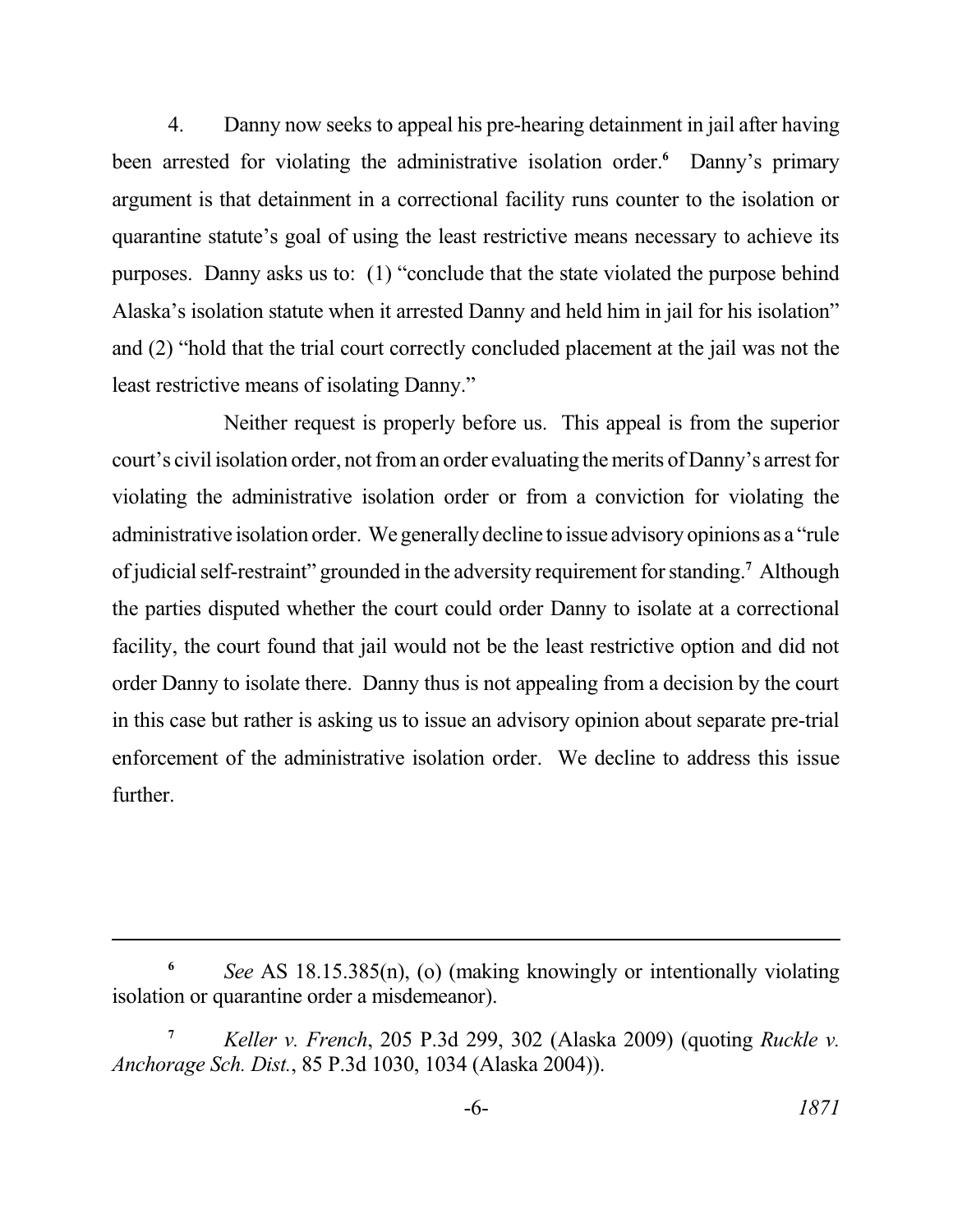5. Danny also appeals the superior court's isolation order.**<sup>8</sup>**The isolation and quarantine statute requires the court to find, "by clear and convincing evidence, that the isolation or quarantine is necessary to prevent or limit the transmission to others of a or quarantine "has the right to . . . have the rules of evidence and civil procedure applied so as to provide for the informal but efficient presentation of evidence."<sup>10</sup> Even if a statutory scheme permits more informal proceedings, we require that "the court's decision . . . be based only upon evidence admitted pursuant to legal rules" when the hearing's focus "shifts to matters requiring the court to make specific factual findings and legal conclusions."<sup>11</sup> In the context of involuntary commitment proceedings, we disease that poses a significant risk to the public health."**<sup>9</sup>** The person facing isolation

<sup>9</sup> AS 18.15.385(h).

**<sup>10</sup>**AS 18.15.385(g)(3).

**<sup>11</sup>***Diego K. v. State, Dep't of Health & Soc. Servs., Off. of Child.'s Servs.*, 411 P.3d 622, 629 (Alaska 2018) (requiring formal procedures if court must decide "any of the . . . specific findings required by state and federal law").

<sup>&</sup>lt;sup>8</sup>The State argues that Danny's appeal should be dismissed as moot because the isolation order has expired and "Danny has already received the only concrete relief a reversal could provide — that is, release from isolation." Danny argues that we should review the merits of his appeal under the public interest and collateral consequences exceptions to the mootness doctrine. *See, e.g.*, *In re Hospitalization of Naomi B.*, 435 P.3d 918, 925-29 (Alaska 2019) (discussing relevant factors for public interest and collateral consequences exceptions to mootness doctrine and applying public interest exception categorically to commitment appeals). Although we do not now categorically extend the public interest exception to the mootness doctrine to all appeals from quarantine or isolation orders, we agree with Danny that the specific facts of his case warrant reviewing the merits of his appeal under the public interest exception to the mootness doctrine.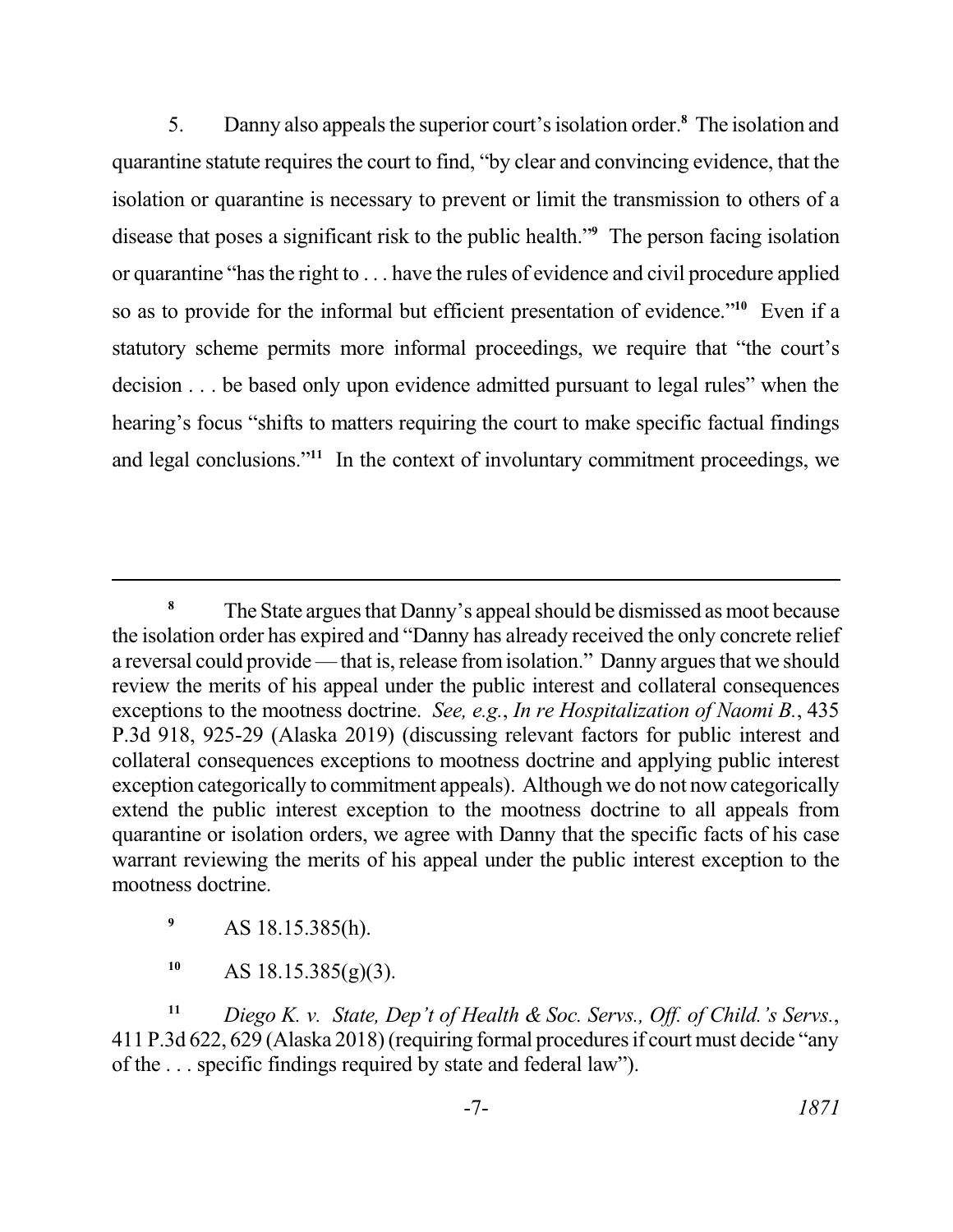have expressly required that the commitment petition be admitted into evidence to be considered by the trial court.**<sup>12</sup>**

 Danny concedes that the State presented evidence about his positive COVID-19 test and where he could isolate, but he denies that the State presented "evidence about what, if any, risks COVID-19 might pose to the public health." He argues that the State did not question the local doctor about COVID-19's risks to public health and did not admit into evidence Dr. Zink's affidavit describing those risks. He contends that it was error for the superior court to refer to and echo parts of Dr. Zink's affidavit in its isolation order and to take judicial notice of various contemporaneous orders issued by the court system regarding court operations during a declared pandemic. than "an authority . . . on the science behind COVID-19." He contends that the orders were not subject to judicial notice under Alaska Evidence Rule 201 because "whether COVID-19 poses a significant risk to public health is subject to reasonable dispute." He characterizes the orders as information about the court's pandemic response rather

 The State disagrees with Danny's characterization of the local doctor's protect the [local] community" and to prevent the spread of infection. The State further argues that it was not plain error for the court to consider Dr. Zink's affidavit because Danny had not disputed at trial that COVID-19 posed a public health risk**<sup>13</sup>**and "the testimony, arguing that she "repeatedly affirmed that Danny's isolation was needed to

 **<sup>12</sup>***In re Hospitalization of Rabi R.*, 468 P.3d 721, 731-33 (Alaska 2020) ("Relying on allegations made only in petitions that were not admitted as evidence was error.").

 **<sup>13</sup>**The State argues that Danny's counsel "*explicitly disclaimed*" the need for the State to present evidence of COVID-19's public health risk. (Emphasis in original.) Danny argues that his counsel could not "unilaterally relieve the state of its burden through stipulation" to demonstrate that COVID-19 is a significant public health risk — (continued...)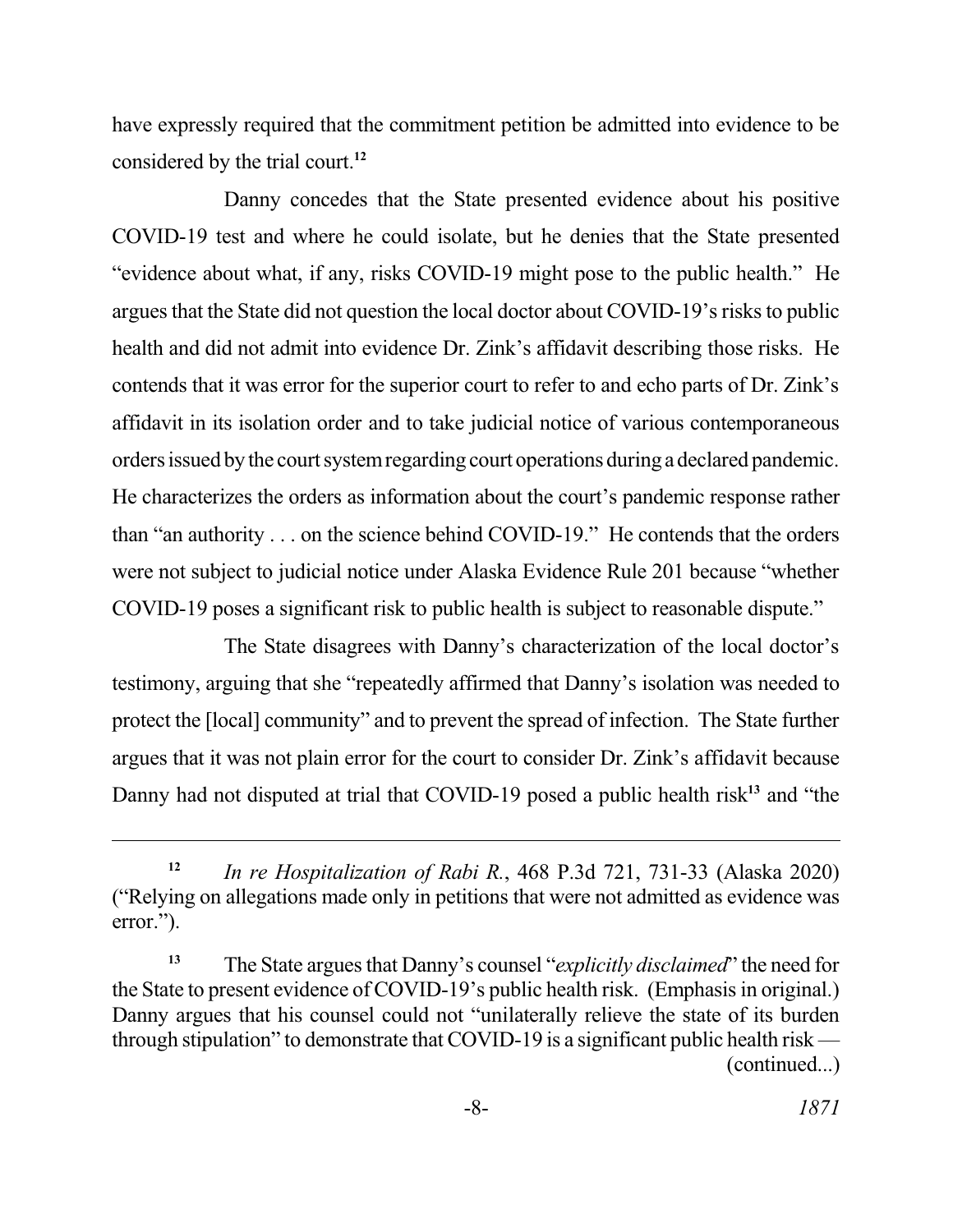transcript makes clear that if the State had moved to formally admit it into evidence, Danny's counsel would not have objected."<sup>14</sup> Finally the State argues that the court properly took "judicial notice of the 'various orders issued by the court system and . . . the Chief Justice there finding . . . that a pandemic has been issued with regard to COVID-19. $\cdot$ "

6. We agree with Danny that the superior court erred by relying on Dr. Zink's petition and affidavit. Even when a statutory scheme permits more informal proceedings, we require that "the court's decision . . . be based only upon evidence admitted pursuant to legal rules."**<sup>15</sup>**A petition for commitment, for example, "must be proffered and admitted as required by the rules of the tribunal" to become evidence.<sup>16</sup> Alaska Civil Rule 43.1(c) requires that exhibits be "marked for identification" and "admitted into evidence upon the motion of any party or upon the court's own motion." Only then may the information in an exhibit "become evidence, that is, part of the collective mass of things for a tribunal's consideration."**<sup>17</sup>**It was error for the superior court to refer to Dr. Zink's affidavit in its quarantine and isolation order.

7. We nonetheless disagree with Danny that insufficient evidence supported the required determination of a significant public health risk from Danny's transmission

 only Danny himself could do that. **<sup>13</sup>**(...continued)

<sup>14</sup> The State makes this extrapolation based on Danny's counsel's decision not "to argue that the disease doesn't meet the other criteria" under the statute and that when the State "referred to the affidavit as part of the evidence, [Danny] did not object."

 **<sup>15</sup>***Diego K.*, 411 P.3d at 629 (requiring more formal procedures if court must decide "any of the . . . specific findings required by state and federal law").

 **<sup>16</sup>***In re Rabi B.*, 468 P.3d at 731-32 (quoting *Diego K.*, 411 P.3d at 628).

**<sup>17</sup>***Id.* (quoting *Diego K.*, 468 P.3d at 628).